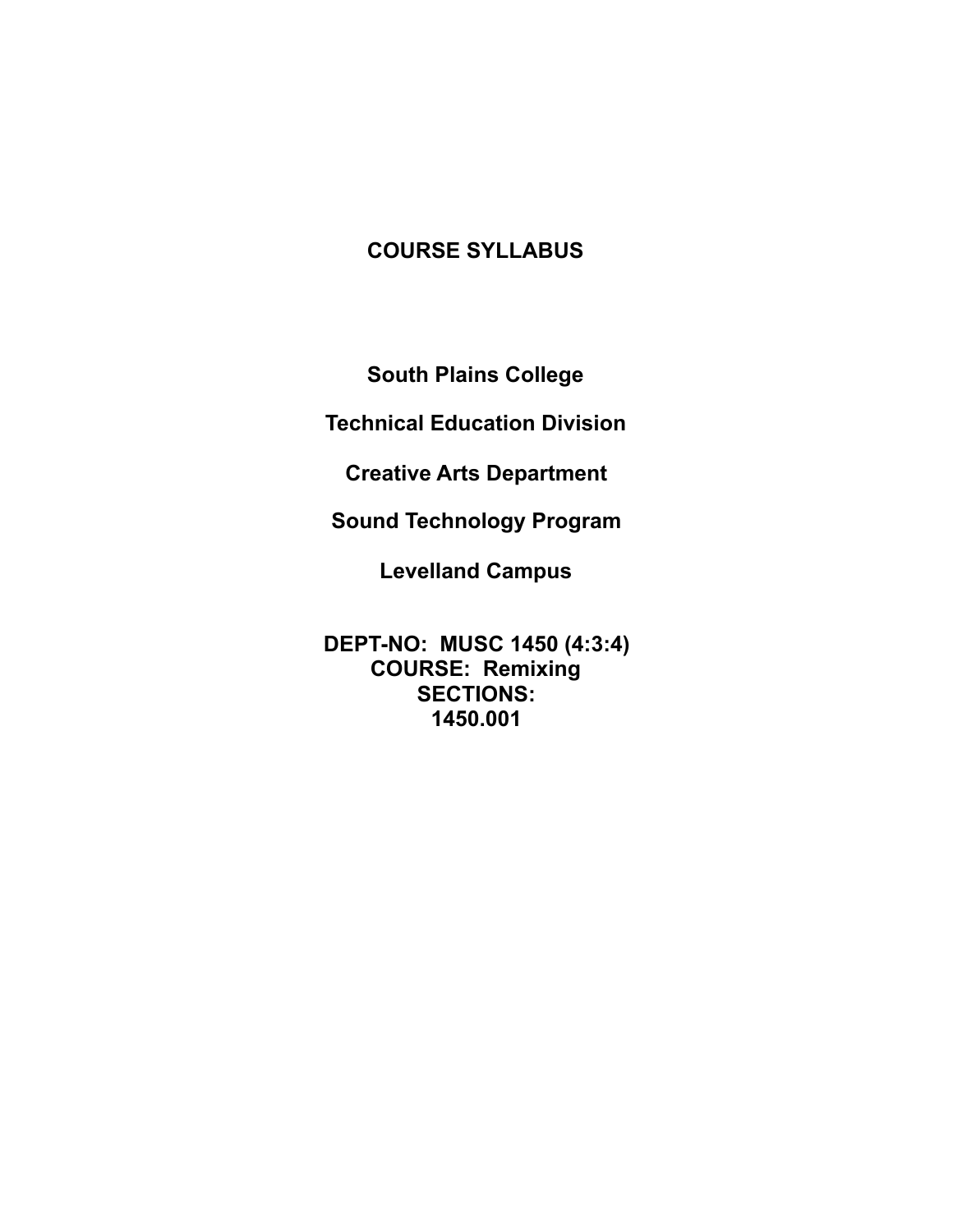### **COURSE SYLLABUS**

**COURSE TITLE**: MUSC 1450 Remixing **INSTRUCTOR:** Chris Neal **OFFICE:** Commercial Music Building CA 105 **PHONE:** 806-894-9611 x 2021 (direct line: 716-2021) **E-MAIL**: cneal@southplainscollege.edu **OFFICE HOURS:** POSTED ON INSTRUCTORS DOOR and online (see Communication section) **WEB SITE:** [http://southplainscollege.blackboard.com/](http://southplainscollege.blackboard.com)

# SOUTH PLAINS COLLEGE IMPROVES EACH STUDENT'S LIFE

- I. GENERAL COURSE INFORMATION**:** 
	- a. **Course Description:** Basic techniques necessary to produce finished remixes of previously recorded musical compositions. Includes using audio and MIDI "beats" and "loops." In this course, the student is presented with an overview of the remixing process, as well as the basic techniques necessary to produce finished remixes of previously recorded musical compositions. Basic to intermediate editing and mixing concepts are explored, tempo determination & extraction techniques are explored as well as audio conforming, virtual instrument usage, intermediate and advanced sampler techniques, and using and manipulating loops. Students will be required to work on projects outside of class.
	- b. **Course Learning Outcomes:** Determine tempos and rhythms; integrate vocals and pre-recorded instruments; develop complementary musical structures; apply creative effects; demonstrate mixing of audio to create remixes. In addition, the student will be able to: explain the various types of remixes; utilize basic to intermediate audio mixing techniques to create remixes of existing audio material; utilize techniques for conforming audio to various tempos and/or alternating tempos; utilize samplers to manipulate audio in the remix; utilize loops in remixes; utilize Elastic Audio and Beat Detective from Pro Tools; demonstrate integration of vocals and pre-recorded instruments; demonstrate development of complementary melodic structures; and apply creative effects. Mastering the contents of this course will enable the student to successfully create professional sounding remix projects.
	- c. **Course Competencies:** To receive a passing grade for this course a student must be able to master at least 60% of the skills and knowledge demonstrated throughout the semester. The student must be able to operate recording equipment, including Pro Tools software/hardware using standard commercial studio techniques. The student will use his/her own creativity to "remix" several projects. The student will remix the project to commercially accepted standards. The student will perform advanced audio editing techniques, create tempo maps, manipulate and conform audio to the tempo map, utilize samplers, real and virtual instruments, and "loops" to complete the remix projects.
	- d. **Academic Integrity:** It is the aim of the faculty of South Plains College to foster a spirit of complete honesty and a high standard of integrity. The attempt of any student to present as his or her own any work which he or she has not honestly performed is regarded by the faculty and administration as a serious offense and renders the offender liable to serious consequences, possibly suspension. Students should refer to the SPC General Catalog policy regarding consequences for cheating and plagiarism. (See "Academic Integrity" as well as "Student Conduct" sections in the college catalog). At times, working with other students is encouraged for some assignments. If you have a question as to whether you may work with other students on any assignment, ask your instructor.

# II. SPECIFIC COURSE/INSTRUCTOR REQUIREMENTS:

- a. **Textbooks**:
	- i. The Remix Manual By Simon Langford
	- ii. Ableton Live 9: Create, Produce, Perform. 1st Ed. By Keith Robinson
	- iii. Pro Tools Reference Guide v2018.7
	- iv. In addition, the instructor may use handouts and other supplemental material, which will be made available online.
- b. **Attendance Policy:** Any student may be withdrawn from the course at the instructor's discretion if either 1) in compliance with the general attendance policy of South Plains College, a student fails to attend class for two consecutive weeks; 2) if the student has in excess of 3 excused or unexcused absences; or 3) it is determined by the instructor based on the student's grades and attendance record that the student is unable to pass the course. Any student not present when roll is taken will be counted absent. A student who comes in after roll is taken can request that the absence be changed to a tardy after the class is over. Every absence above 3 will result in a  $\frac{1}{2}$  letter grade reduction in your final grade, as described in section "II g Grading Policy". A Tardy counts as ½ of an unexcused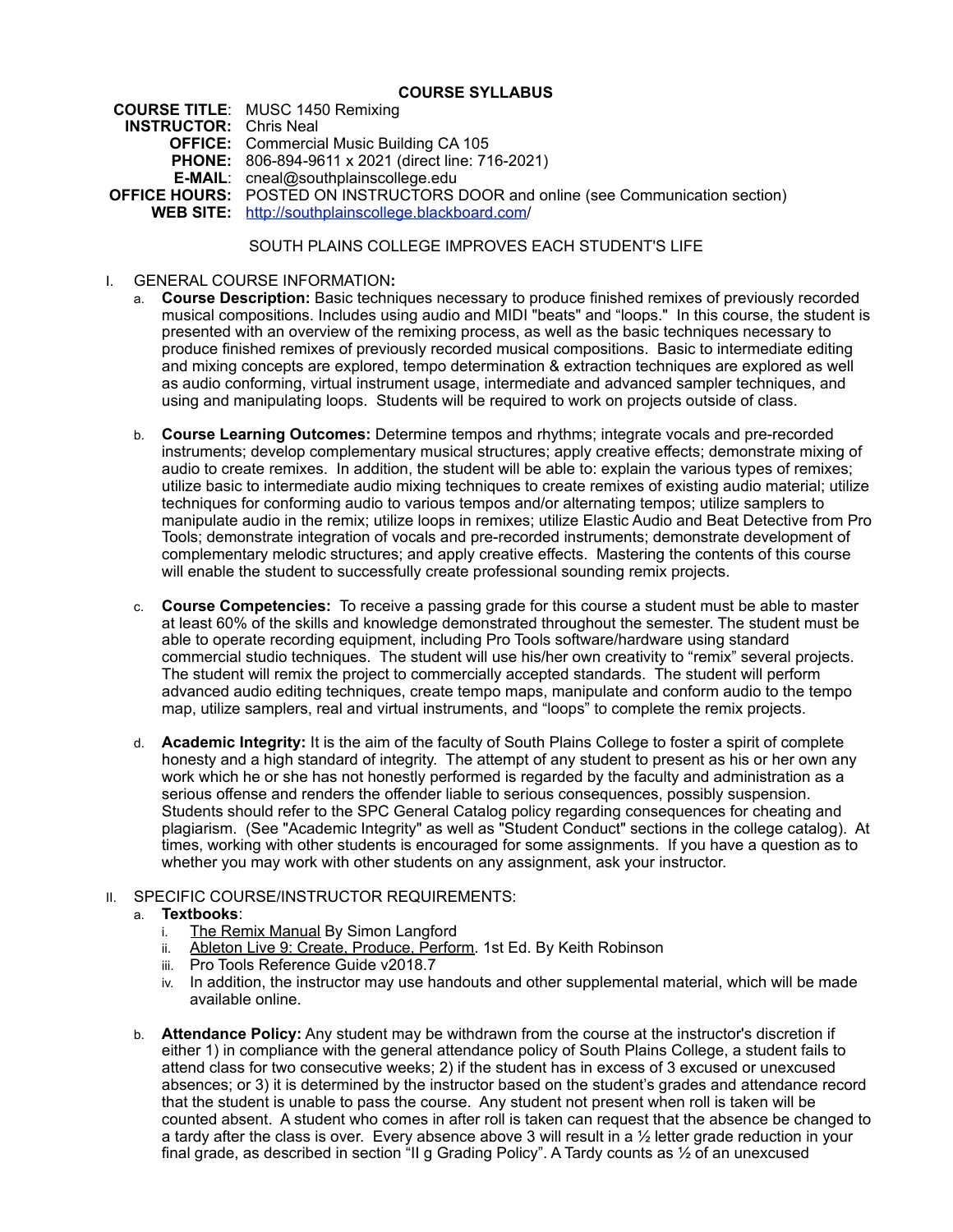absence. Excessive Absences/Drops: In order to avoid a grade of "F" appearing on his/her transcript, the student should formally withdraw from the class if he/she no longer plans to attend. Students who receive financial aid and have excessive absences will be reported to the Dean of Students. Due to the amount and technical nature of the information it is imperative that students attend and are attentive during class time. Assignments, Quizzes, etc. missed may only be made up if arrangements are made with the instructor prior to the absence. Call or email the instructor if you are not going to be able to attend.

## **Also see section III g for further information on Attendance.**

- c. **Assignment Policy:** Students will be required to complete various out-of-class assignments and projects. Details regarding these projects and assignments will be distributed to the class.
- d. **Workload Policy**: For college level courses you should plan on 2 hours of work outside of the classroom for every hour in the classroom. This means for a 4 credit course, like this course, you should plan on 8 hours a week for readings, homework, projects, etc. So please plan accordingly!
- e. **Weekly Preparation**: Prior to each class meeting, you are expected to have 1) read the assigned readings and 2) completed any class or homework assignments.

# f. **Communication:**

- i. Office Hours: My regular office hours will be posted on my door and are also available online on Blackboard. Other meeting times can be arranged by appointment. You may stop by my office at anytime, however, making an appointment will ensure my undivided attention. If at anytime during the semester you require help or special consideration regarding any subject, please feel free to contact me. I encourage you to utilize these office hours and appointments.
- ii. E-mail: I will utilize e-mail during the course of the semester to communicate with you. It is important that you have an active email and know how to use (or learn) e-mail, the Internet, and computing in general (such as word processing, graphics, and database management) as part of your college education.
- iii. I will utilize Blackboard (url listed at the beginning of this syllabus) to post documents, hand-outs, additional required readings and other communications online. If you have questions regarding Blackboard please see your instructor or go log-on to your MySPC page, which also can link you to Blackboard.
- g. **Grading Policy:** Students will be graded by examination, assignments, in-class exercises, projects, class participation, and quizzes.
	- i. Exams will represent 20% of your final grade.
	- ii. Projects will represent 40% of your final grade.
	- iii. Assignments & Exercises will represent 25% of your final grade.
	- iv. Professionalism will represent 15% of your final grade.
	- v. Students will not be allowed to make-up or re-take any test or quiz. Students will be allowed to take exams early by making arrangements with the instructor. Exceptions may be made for extreme medical or family related issues at the instructor's discretion.

### h. **Grading Format:**

- i. A = 90 100%; B = 80 89%; C = 70 79%; D = 60 69%; F = 0 59%
- ii. The instructor reserves the right to drop any student if the student's overall grade is below 60%.

### i. **Miscellaneous:**

- i. There will be no phones, pagers, PDA's, or electronic devices of any nature allowed during testing.
- ii. All electronic devices, including cell phones and computers, must be turned off during class unless you have received instructor permission prior to class. Any student that violates the above will receive a "0" for that day and be asked to leave with an absence.
- iii. Using phones or text messaging during class will result in immediate dismissal from the class and result in an unexcused absence for that class period. If you must take a call or read/answer a text message please leave the classroom, as making/taking calls and text messaging during class is distracting to the instructor and other students. Leaving class repeatedly to make/take calls or text messages will result in a loss of professionalism points.
- iv. I expect: students to be on time, awake & attentive, respectful, and complete the assignments and readings on-time.
- v. The student can expect: class to start and end on-time, proper time to prepare for tests and complete assignments, and to be treated with respect.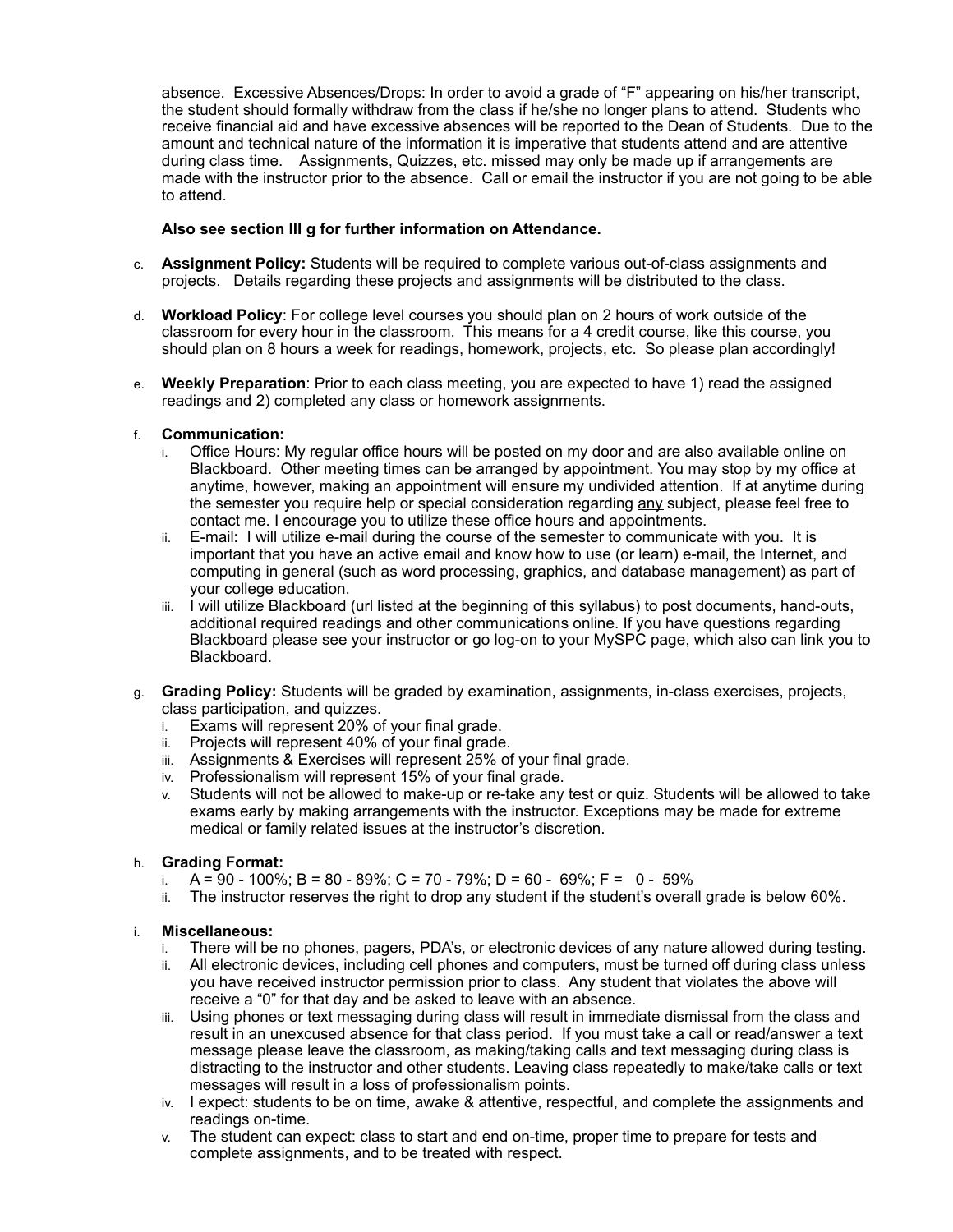- j. **Late Policy:** All materials to be turned in (papers, assignments, etc) are due at the beginning of class on the due date. Any assignment or homework received after the class period on the due date will be penalized based on the following, using business/school days M-F:
	- i. 1 day late: 2.5% deduction; 2 days late: 5% deduction; 3 days late: 10%; and 4 days to 1 week late: 25% deduction; Late assignments **will not be accepted after 1 week** and will receive a zero.
	- ii. There may be some assignments or projects where this late policy will not apply and the project or assignment will not be accepted beyond the due date. This will be communicated on the project details handout for the project or assignment.

#### III. DESCRIPTIONS**:**

- a. **Active Participation**: Active participation in this course is required and is an important part of the learning process. Class participation points will be earned for your active participation during class discussions and class exercises. Class participation points may be lost for absence, lateness, or leaving class early. Students are expected to participate in various in-class activities that are designed to enhance the learning process. These individual and/or small group activities will make up the students class participation grade. The points from these activities may not be made up in the event of an absence.
- b. **Examinations**: The tests will be made up of any combination of multiple-choice, true/false, matching, fill-in-the-blank, hands-on, and other various formats.
- c. **Out-of-Class Exercises**: There will be several exercises that will be completed outside of class. The exercise will be designed to allow the student to practice the techniques taught during lectures. The exercises are intended to be able to be completed in CB 135, the Pro Tools lab. Please use this lab as much as possible to relieve the stress on studio booking.

#### d. **Projects**:

- i. Students will engineer one major remix project and several smaller assignments. Details about this project will be distributed to the class. The final project **must include** a tempo map with several tempo changes that occur during the song, audio that has been conformed to tempo, added (not original) audio/music tracks (through the use of loops, virtual instruments and samplers). Permission to deviate from these requirements must be obtained in advance from the instructor.
- ii. Students will receive some priority studio time to work on their remix projects. Personal studio time will also be available for projects. Studio time and booking procedures will be discussed in class. Additional time will be made available for the in-studio assignments. The time is available on a first come - first served basis and students must comply with published studio rules when completing studio request forms. Much of the work on the final remix can be completed in CB 135, the Pro Tools lab. Please use this lab as much as possible to reserve the studios for projects that can ONLY be completed in-studio.
- iii. The instructor will provide options of existing tracks to be used for projects. Students are welcome to find other available tracks, or remix their own (or other students) projects. The tracks must be presented to the instructor for approval at or near the distribution of the project details.
- iv. Students must follow all recording studio rules and regulations as posted in each studio. The student engineer is responsible for making all participants in the session aware of proper procedures. If participants are unwilling to comply with studio rules, the student engineer should notify the staff member on studio watch or an instructor. Non-compliance with studio rules constitutes grounds for loss of studio privileges.
- v. Students must follow specific guidelines in the placement, naming, storage and back-up of their studio files. Failure to follow the prescribed guidelines may result in a deduction in the student's project and/or professionalism grade(s). Continued disregard of the policies may result in loss of studio privileges.
- vi. Extreme profanity, vulgarity, or lyrical content that would be considered offensive to people of a specific race, religious belief, gender, sexual orientation or other affected groups is not suitable for the educational objectives of this project. Any attempt to record such material will result in a loss of studio privileges. No project containing such material will be accepted for grading. Acceptable conduct is expected of SPC students while engaged in school-related activities. Please refer to the general catalog and student handbook for further information.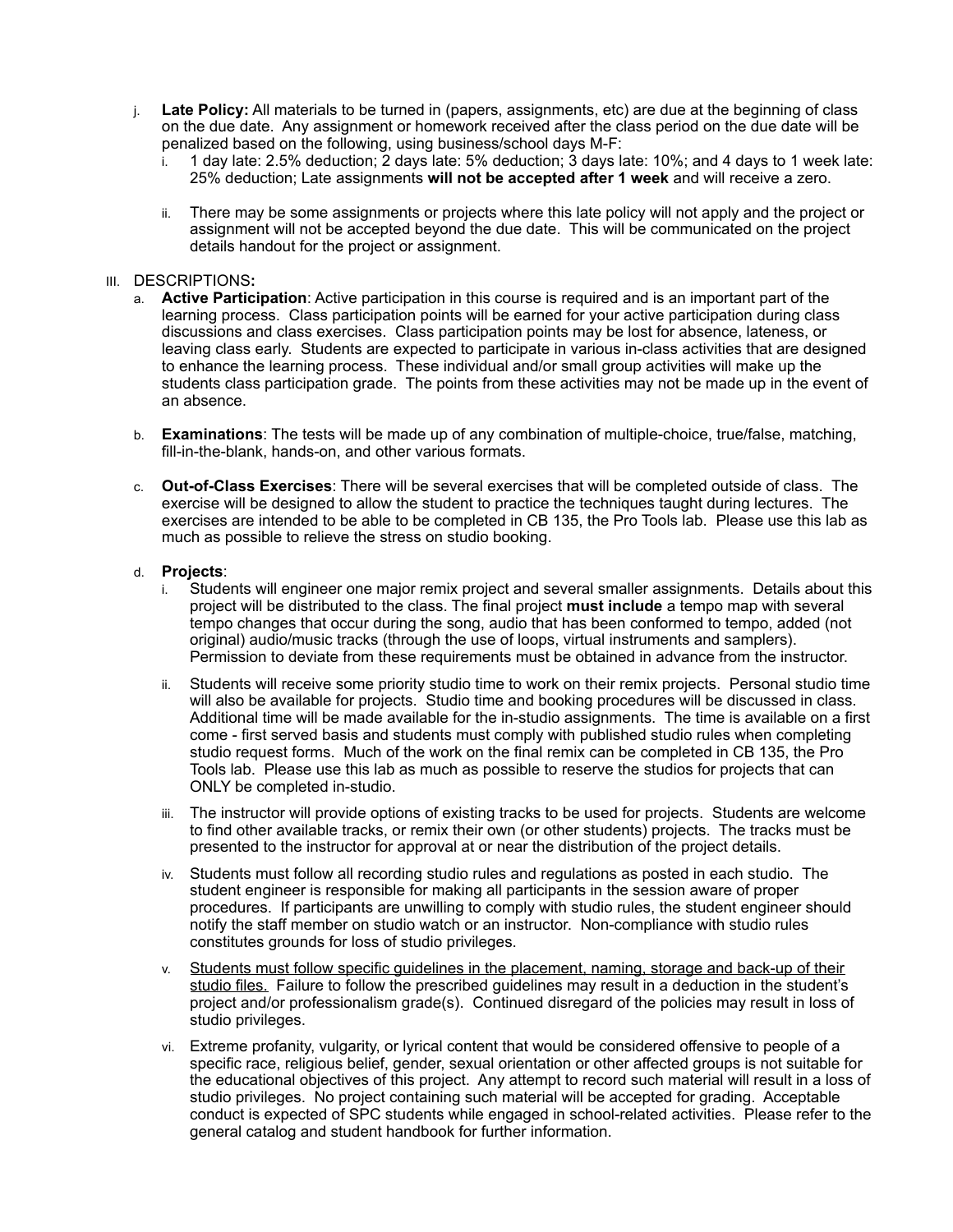- e. **Recording Supplies**: The student will need to provide CDs for the submitted mixes of their projects. The student will also be required to submit their session files and all necessary audio for each project. The student must back up their project(s) on CD, DVD and/or personal hard-drive and ensure that the backup is totally functional. You can also utilize the "ST\_Ludwig" computer and attached hard drive, and the "ST\_Storage" network drive (active projects only) to backup your data. Work lost from the hard drive must not prevent the student from turning in a project. The student is responsible to purchase the necessary CDs and DVDs to turn in projects and assignments and backup their data.
- f. **Meeting Place**: the class will typically meet in CB 122, however we will also may conduct class in other studios.
- g. **Attendance Policy:** Students are expected to attend all classes in order to be successful in a course. The student may be administratively withdrawn from the course when absences become excessive as defined in the course syllabus.

When an unavoidable reason for class absence arises, such as illness, an official trip authorized by the college or an official activity, the instructor may permit the student to make up work missed. It is the student's responsibility to complete work missed within a reasonable period of time as determined by the instructor. Students are officially enrolled in all courses for which they pay tuition and fees at the time of registration. Should a student, for any reason, delay in reporting to a class after official enrollment, absences will be attributed to the student from the first class meeting.

Students who enroll in a course but have "Never Attended" by the official census date, as reported by the faculty member, will be administratively dropped by the Office of Admissions and Records. A student who does not meet the attendance requirements of a class as stated in the course syllabus and does not officially withdraw from that course by the official census date of the semester, may be administratively withdrawn from that course and receive a grade of "X" or "F" as determined by the instructor. Instructors are responsible for clearly stating their administrative drop policy in the course syllabus, and it is the student's responsibility to be aware of that policy.

It is the student's responsibility to verify administrative drops for excessive absences through MySPC using his or her student online account. If it is determined that a student is awarded financial aid for a class or classes in which the student never attended or participated, the financial aid award will be adjusted in accordance with the classes in which the student did attend/participate and the student will owe any balance resulting from the adjustment.

### IV. ACCOMODATIONS:

a. 4.1.1.1. Diversity Statement

In this class, the teacher will establish and support an environment that values and nurtures individual and group differences and encourages engagement and interaction. Understanding and respecting multiple experiences and perspectives will serve to challenge and stimulate all of us to learn about others, about the larger world and about ourselves. By promoting diversity and intellectual exchange, we will not only mirror society as it is, but also model society as it should and can be.

b. 4.1.1.2. Disabilities Statement

Students with disabilities, including but not limited to physical, psychiatric, or learning disabilities, who wish to request accommodations in this class should notify the Disability Services Office early in the semester so that the appropriate arrangements may be made. In accordance with federal law, a student requesting accommodations must provide acceptable documentation of his/her disability to the Disability Services Office. For more information, call or visit the Disability Services Office at Levelland (Student Health & Wellness Office) 806-716-2577, Reese Center (Building 8) 806-716-4675, or Plainview Center (Main Office) 806-716-4302 or 806-296-9611.

#### c. 4.1.1.3. Non-Discrimination Statement

South Plains College does not discriminate on the basis of race, color, national origin, sex, disability or age in its programs and activities. The following person has been designated to handle inquiries regarding the non-discrimination policies: Vice President for Student Affairs, South Plains College, 1401 College Avenue, Box 5, Levelland, TX 79336. Phone number 806-716-2360.

d. 4.1.1.4 Title IX Pregnancy Accommodations Statement If you are pregnant, or have given birth within six months, Under Title IX you have a right to reasonable accommodations to help continue your education. To activate accommodations you must submit a Title IX pregnancy accommodations request, along with specific medical